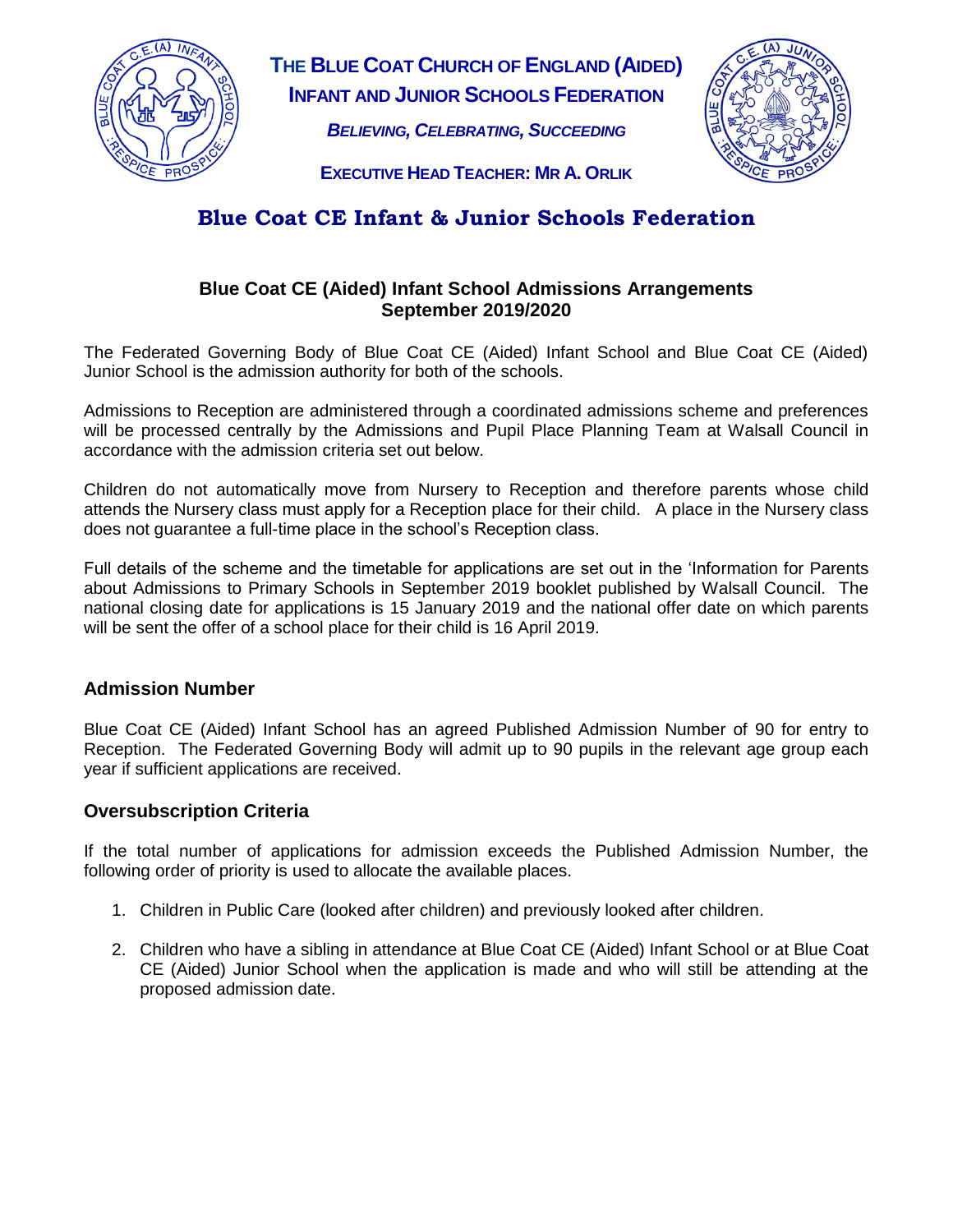- 3. Children whose family worships regularly at an Anglican church.
- 4. Children whose family worships regularly at a church of another Christian denomination.
- 5. Children who have been baptised or dedicated within the Christian church.
- 6. Children with special medical or social circumstances and whose needs can only be met at Blue Coat CE (Aided) Infant School.
- 7. Other children arranged in order of distance from the school, with priority for admission being given to children who live nearest to the school.

If there is oversubscription within a criterion, the Federated Governing Body will give priority on the basis of distance as set out in criterion 7. If the distance between two children's homes and the school is the same, random allocation will be used to decide who has the highest priority for admission.

## **Explanatory Notes for Oversubscription Criteria**

1. Children in Public Care (looked after children) and previously looked after children.

Children in Public Care are children in the care of a local authority or provided with accommodation by a local authority and previously looked after children who were looked after but ceased to be so because they were adopted or became subject to a residence order or special guardianship order.

2. and 3. Regular worship.

Regular worship is defined as worship at least twice a month for two years prior to application. Details of worship must be provided on the Supplementary Information Form which must be sent, together with a letter of support from a member of the clergy, to Blue Coat CE (Aided) Infant School at the time of the application for a school place.

#### 4. Sibling.

A sibling is a child who lives at the same address as the child for whom a school place is being requested and is one of the following:

- a brother or sister sharing the same parents
- a half brother or sister sharing one common parent
- a step brother or sister (ie related by their parent's marriage)
- a foster brother or sister
- any other child for whom it can be demonstrated that he or she is living permanently at the same address eg an adopted sibling.

5. Baptised or dedicated within the Christian church.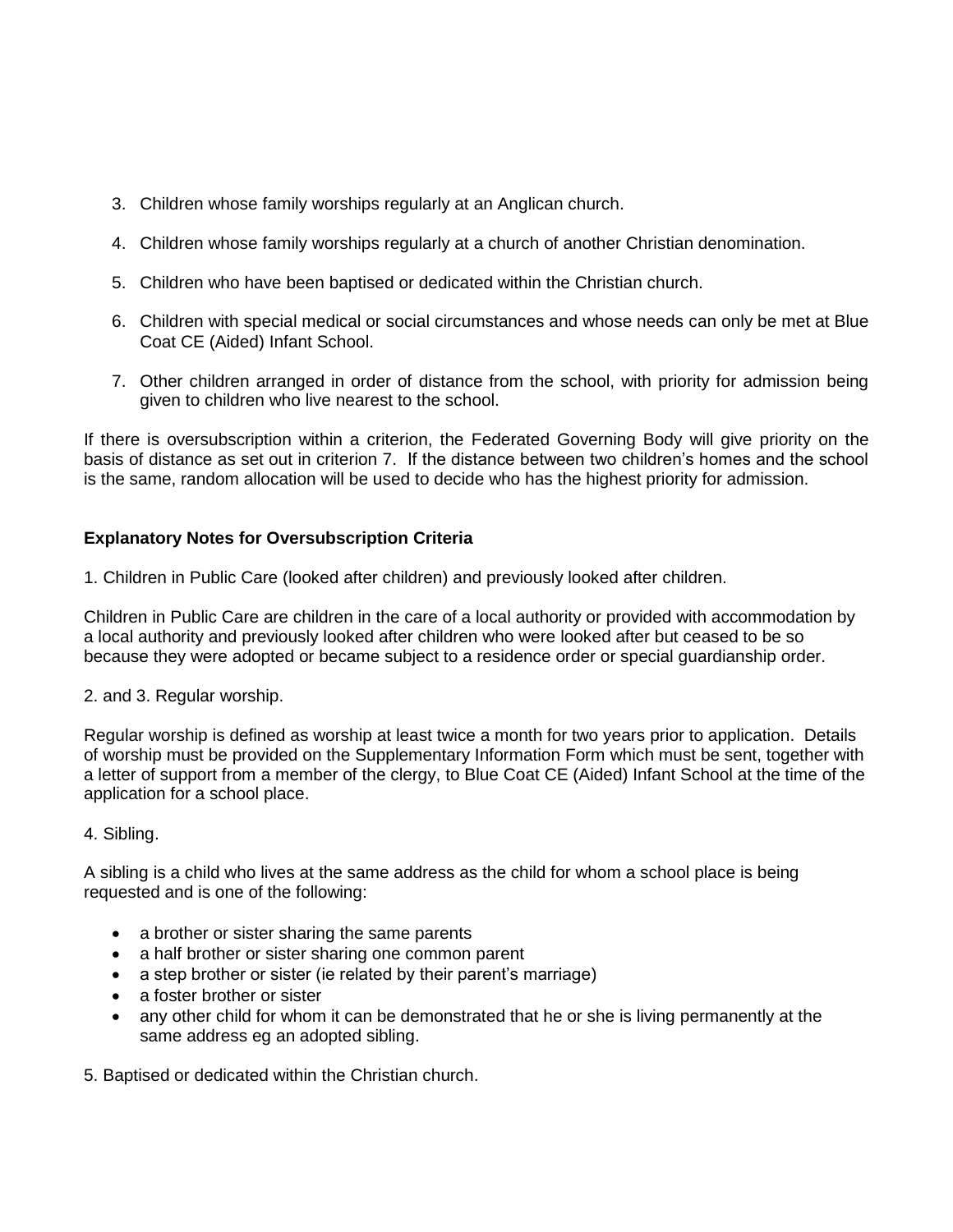For consideration under this criterion, a copy of the Baptismal Certificate must be sent together with the Supplementary Information Form to Blue Coat CE (Aided) Infant School at the time of the application for a school place.

6. Medical or social reasons.

If parents believe there are specific medical or social reasons for claiming priority for a child to attend the school, written evidence to support the claim must be submitted with the application. Medical evidence from a medical practitioner or social evidence from an appropriate professional (eg social worker) should state why the school is the only one that can meet the child's needs and the difficulties which would be caused if the child had to attend another school.

#### 7. Distance.

Distance is measured in a straight line from the centre point of the home address to the centre point of the school address using the Local Authority's computerised measuring system.

The home address is considered to be the permanent residence of the child in a residential property when the place is offered. The address must be the child's only or main residence and is either:

- owned by the child's parent, parents or guardian, or
- leased to or rented by the child's parent, parents or guardian under lease or written rental agreement of not less than 6 months duration.

Documentary evidence of ownership or rental agreement may be required together with proof of actual permanent residence at the address.

Where parents have shared responsibility for a child and the child lives with both parents for part of the week, the main residence will be determined as the address where the child lives for the majority of the week. Parents may be asked to provide documentary evidence to support the address used in the application.

The offer of a school place is based upon the address of the child when the offer is made. If a family moves between the date of the application and the date of the offer, the Admissions and Pupil Place Planning Team at Walsall Council must be notified.

#### **Late Applications**

Applications that are received by Walsall Council after the closing date are classed as late applications. The Federated Governing Body has adopted Walsall's 'Late Application Policy', details of which can be found in the 'Information for Parents about Admissions to Primary Schools in September 2019 booklet.

Late applications are normally considered for places after applications that were received by the closing date. Late applicants may be less likely to be offered a place.

Late applications received up to four weeks after the closing date may be considered as being on-time but only where there are exceptional circumstances: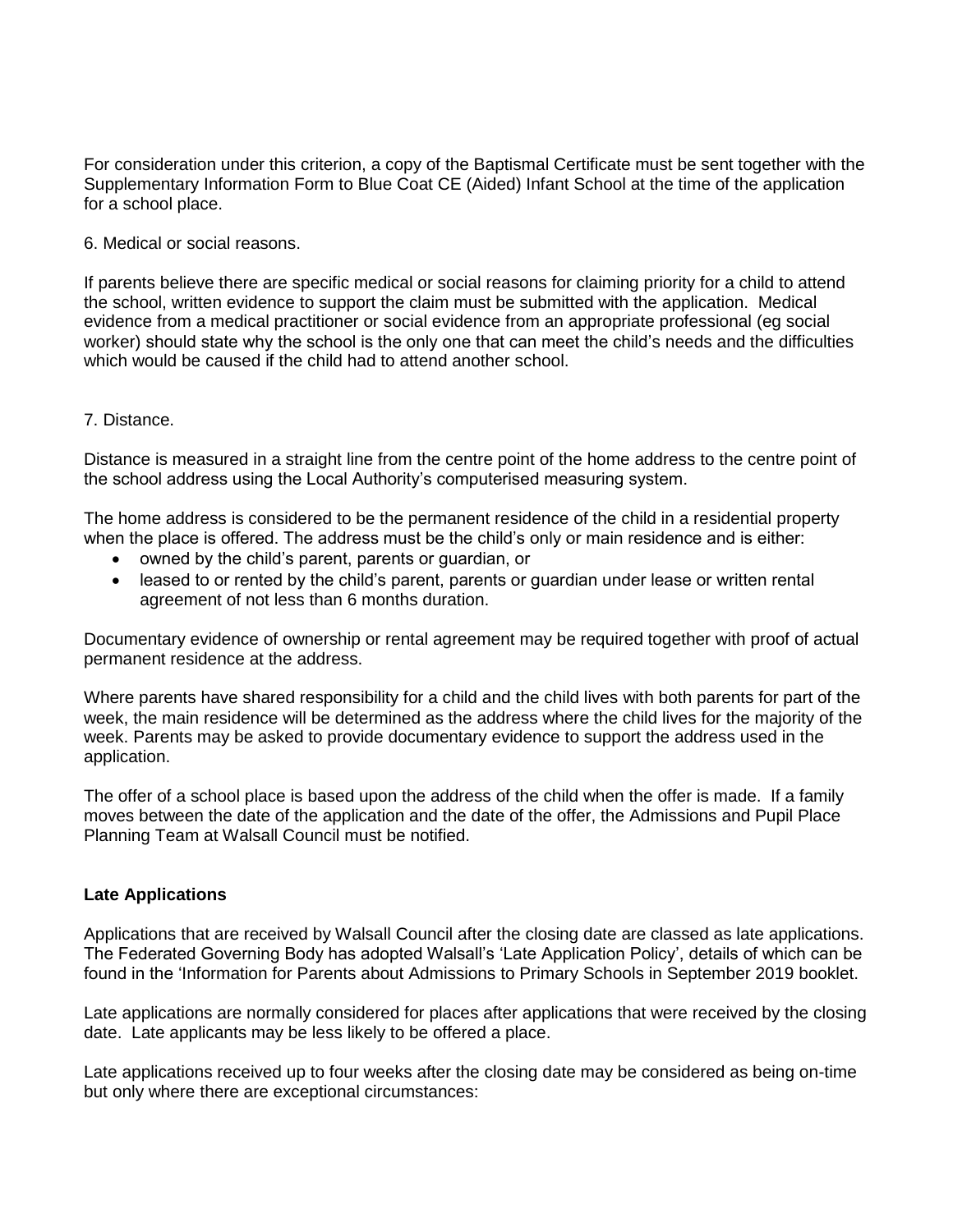- where the family was unable to submit the on-line application by the closing date because they moved into the Borough of Walsall after the closing date;
- the family was unable to comply with the admission timetable because of exceptional circumstances that prevented them from submitting an on-time application;
- when a lone parent has been ill for some time.

In all cases the circumstances must be given in writing and will be subject to verification by the Federated Governing Body.

#### **Waiting Lists**

Unsuccessful applicants will be placed on a waiting list in accordance with the oversubscription criteria set out above. If places become available after the offer date they will be offered to the child at the top of the waiting list. A child's position on a waiting list is not fixed and is subject to change when other children join/leave the waiting list.

The waiting list for Reception will be maintained by Walsall Council until 31 August 2019 after which it will be maintained by Blue Coat CE (Aided) Infant School. Waiting lists for Year 1 and Year 2 are maintained by the school on a termly basis.

## **Appeals**

Parents who do not obtain a place for their child at Blue Coat CE (Aided) Infant School may appeal against the decision not to offer a place. An independent Appeal Panel will hear the appeal. The decision of an Appeal Panel is binding on the school and on the parents. If an appeal is unsuccessful, no further appeal may be made in the same school year unless there are significant changes in the circumstances of the child or the school.

#### **Deferred Entry to Reception Class**

Provision is made for all children admitted to a Reception class to take up their school place in the September following their fourth birthday. However, parents can request that the date their child is admitted to school is deferred until later in the school year or until the term in which the child reaches compulsory school age ie their fifth birthday. A parent may not defer entry beyond the beginning of the term after the child's fifth birthday nor beyond the school year for which the application for the school place was made. Parents can also request that their child takes up the place part-time until the child reaches compulsory school age.

Any such requests should be submitted to the school at the time the application is made for a school place in order for them to be considered by the Federated Governing Body.

#### **IN-YEAR ADMISSIONS**

Parents who wish their child to be admitted to Blue Coat CE (Aided) Infant School outside the normal admission time should contact the school for an application form. If a place is not available, the child will be placed on the waiting list and the parents will be offered the right of appeal to an independent Appeal Panel.